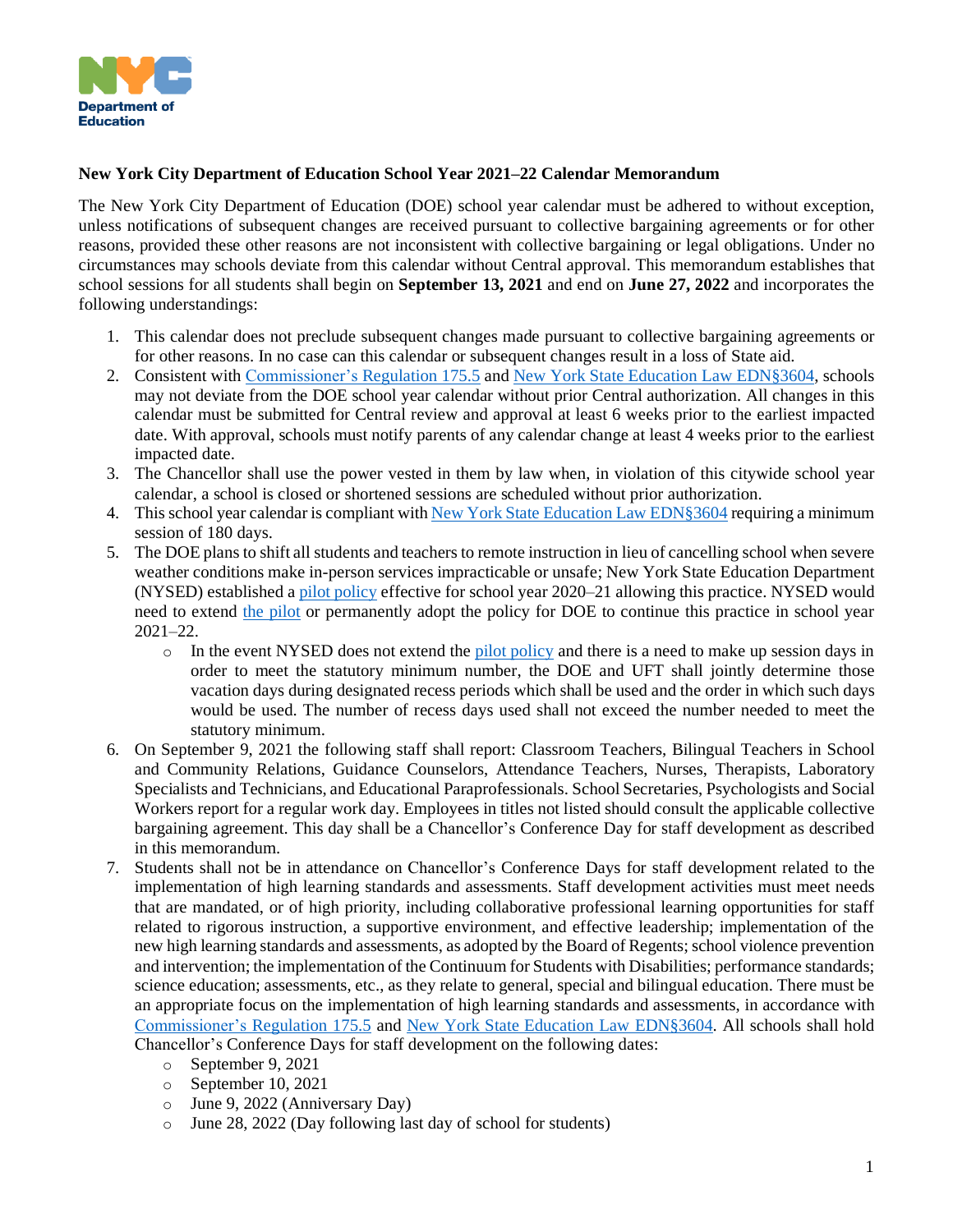

- 8. November 2, 2021, Election Day, shall be a remote, asynchronous instructional day for all students and a professional development day for teachers. The decision to provide remote, asynchronous instruction on Election Day is subject to change pending additional guidance from NYSED.
- 9. For all 9–12 and 6–12 schools in Districts 1–32, Monday, January 31, 2022 will be scheduled for staff development; no students in these schools will be in attendance on this day. January 31, 2022 is a regular attendance day for students in K–5, K–6, 6–8, K–12 and D75 schools and programs.
- 10. Consistent with [Commissioner's](https://govt.westlaw.com/nycrr/Document/I09a7ee65c22211dda1bb852bdc84e3be?viewType=FullText&originationContext=documenttoc&transitionType=CategoryPageItem&contextData=(sc.Default)&bhcp=1) Regulation 175.5, calculations of aidable instructional time incorporate the Chancellor's Conference Days and Regents Examination Days. In accordance with CR175.5, conferences for staff development activities that are related to implementation of the new high learning standards and assessments, general staff orientation, curriculum development, in service education, or parent-teacher conferences shall be credited toward the annual instructional hour and 180-day session requirements. This time shall not include routine administrative matters such as grading of assignments, the preparation of pupil assignments, recordkeeping, or the preparation of lesson plans.
- 11. The school calendar takes into account the following citywide shortened sessions for students:
	- o Two afternoon Parent-Teacher Conference days (one in the fall term and one in the spring term, for all schools) where students receive a minimum of two and a half hours of instruction.
- 12. June 7, 2022 shall be a non-attendance day for students in K–5, K–6, 6–8, K–12 and D75 schools and programs to allow staff time to complete the various tasks related to the annual reorganization of schools. Principals should plan end of term clerical administrative assignments in a manner that ensures that maximum productive use is made of this time. The Office of Pupil Transportation will notify bus companies of the nonattendance day; schools do not need to notify the Office of Pupil Transportation of this event. June 7, 2022 is a regular attendance day for students in 6–12 and 9–12 schools in Districts 1–32.
- 13. The last day of the school shall be a regular day of instruction, shortened sessions are not permitted. Schools must adhere to the following guidelines:
	- o All students are required to attend school
	- o Daily attendance must be taken, recorded and reported
	- o Students are to receive instruction
- 14. As a result of Chancellor's Conference Days for staff development, the total number of student attendance days is less than the number of session days.
- 15. For information regarding Regents exams and other State assessments, please visit NYSED's website.

| <b>DATE</b>    | <b>WEEKDAY</b>        | <b>EVENT</b>                                                                                           |
|----------------|-----------------------|--------------------------------------------------------------------------------------------------------|
| August 30      | Monday                | 10-month APs and school-based intermediate supervisors report                                          |
| September 6    | Monday                | Labor Day, schools closed                                                                              |
| September 7–8  | Tuesday-<br>Wednesday | Rosh Hashanah, schools closed                                                                          |
| September 9–10 | Thursday-<br>Friday   | Chancellor's Conference Days for staff development, students not in<br>attendance                      |
| September 13   | Monday                | First day of school for students                                                                       |
| September 16   | Thursday              | Yom Kippur, schools closed                                                                             |
| October 11     | Monday                | Indigenous Peoples' Day, schools closed                                                                |
| November 2     | Tuesday               | Election Day, remote asynchronous instructional for students, professional<br>development for teachers |
| November 3     | Wednesday             | Evening parent-teacher conferences for elementary schools and K-8 schools.                             |

## **Important Dates**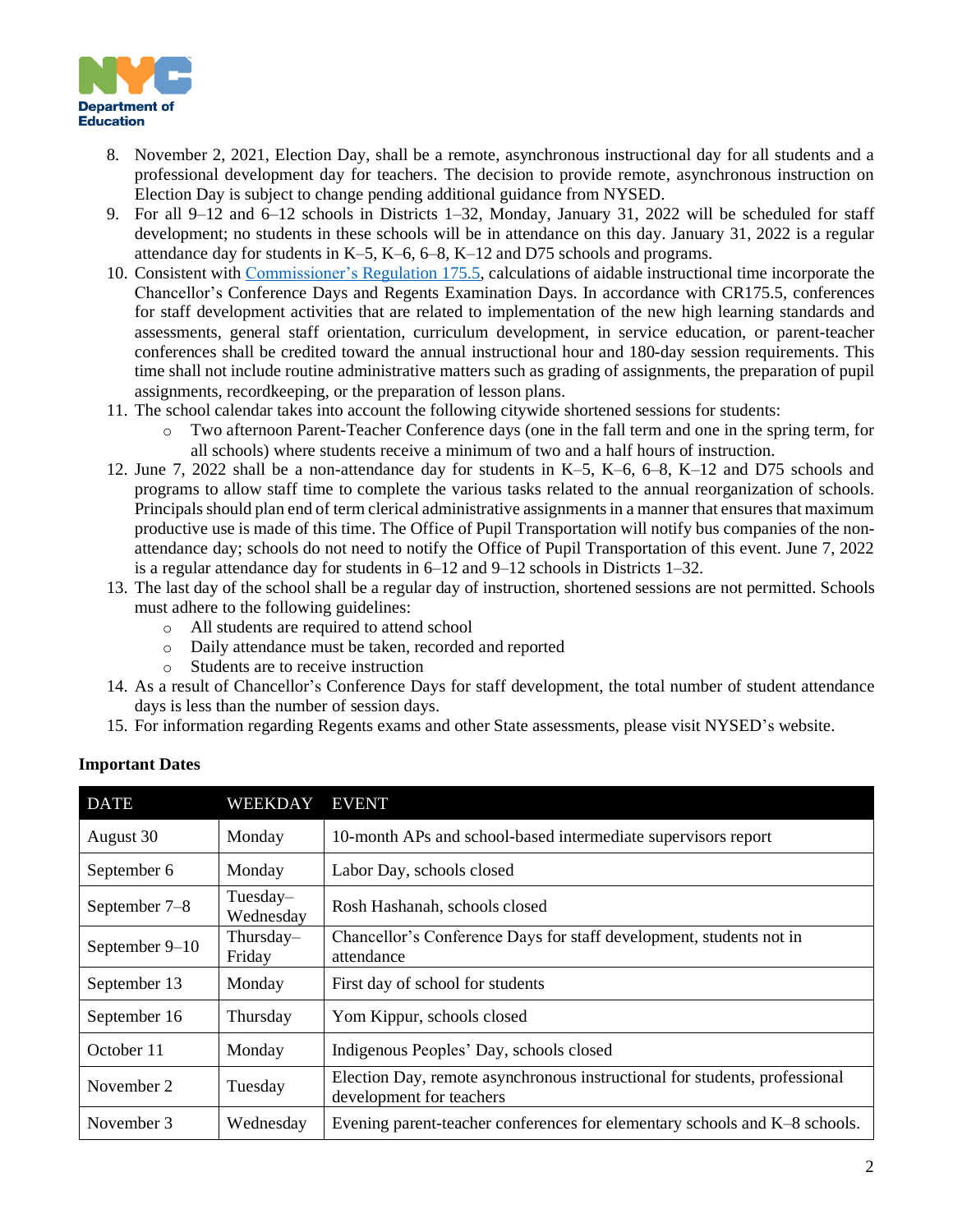

| <b>DATE</b>    | <b>WEEKDAY</b>       | <b>EVENT</b>                                                                                                                                            |
|----------------|----------------------|---------------------------------------------------------------------------------------------------------------------------------------------------------|
| November 4     | Thursday             | Afternoon parent-teacher conferences for elementary schools and K-8<br>schools; students in these schools dismissed three hours early.                  |
| November 10    | Wednesday            | Evening parent-teacher conferences for high schools, K-12, and 6-12<br>schools.                                                                         |
| November 11    | Thursday             | Veterans Day, schools closed                                                                                                                            |
| November 12    | Friday               | Afternoon parent-teacher conferences for high schools, K-12, and 6-12<br>schools; students in these schools dismissed three hours early.                |
| November 17    | Wednesday            | Evening parent-teacher conferences for middle schools and District 75 school<br>programs.                                                               |
| November 18    | Thursday             | Afternoon Conferences for middle schools and District 75 school programs;<br>students in these schools dismissed three hours early.                     |
| November 25-26 | Thursday-<br>Friday  | Thanksgiving Recess, schools closed                                                                                                                     |
| December 24-31 | Friday-<br>Friday    | Winter Recess, schools closed                                                                                                                           |
| January 17     | Monday               | Rev. Dr. Martin Luther King Jr. Day, schools closed                                                                                                     |
| January 25-28  | Tuesday-<br>Friday   | <b>Regents Administration</b>                                                                                                                           |
| January 31     | Monday               | PD day for 9–12 and 6–12 schools, students in these schools do not attend                                                                               |
| February 1     | Tuesday              | Lunar New Year, schools closed                                                                                                                          |
| February 2     | Wednesday            | Spring Term begins for semester-based schools                                                                                                           |
| February 21-25 | Monday-<br>Friday    | Midwinter Recess, schools closed                                                                                                                        |
| March 2        | Wednesday            | Evening parent-teacher conferences for elementary schools and K-8 schools.                                                                              |
| March 3        | Thursday             | Afternoon parent-teacher conferences for elementary schools and K-8<br>schools; students in these schools dismissed three hours early.                  |
| March 9        | Wednesday            | Evening parent-teacher conferences for middle schools and district 75<br>schools and programs.                                                          |
| March 10       | Thursday             | Afternoon parent-teacher conferences for middle schools and district 75<br>schools and programs; students in these schools dismissed three hours early. |
| March 16       | Wednesday            | Evening parent-teacher conferences for high schools, K-12, and 6-12<br>schools.                                                                         |
| March 18       | Friday               | Afternoon parent-teacher conferences for high schools, K-12, and 6-12<br>schools; students in these schools dismissed three hours early.                |
| March 29-31    | Tuesday-<br>Thursday | 3–8 ELA Assessment administration                                                                                                                       |
| April 15-22    | Friday-<br>Friday    | Spring Recess (includes Good Friday and Passover), schools closed                                                                                       |
| April 26–28    | Tuesday-<br>Thursday | 3–8 Math Assessment administration                                                                                                                      |
| May 2          | Monday               | Eid al-Fitr, schools closed                                                                                                                             |
| May 30         | Monday               | Memorial Day, schools closed                                                                                                                            |